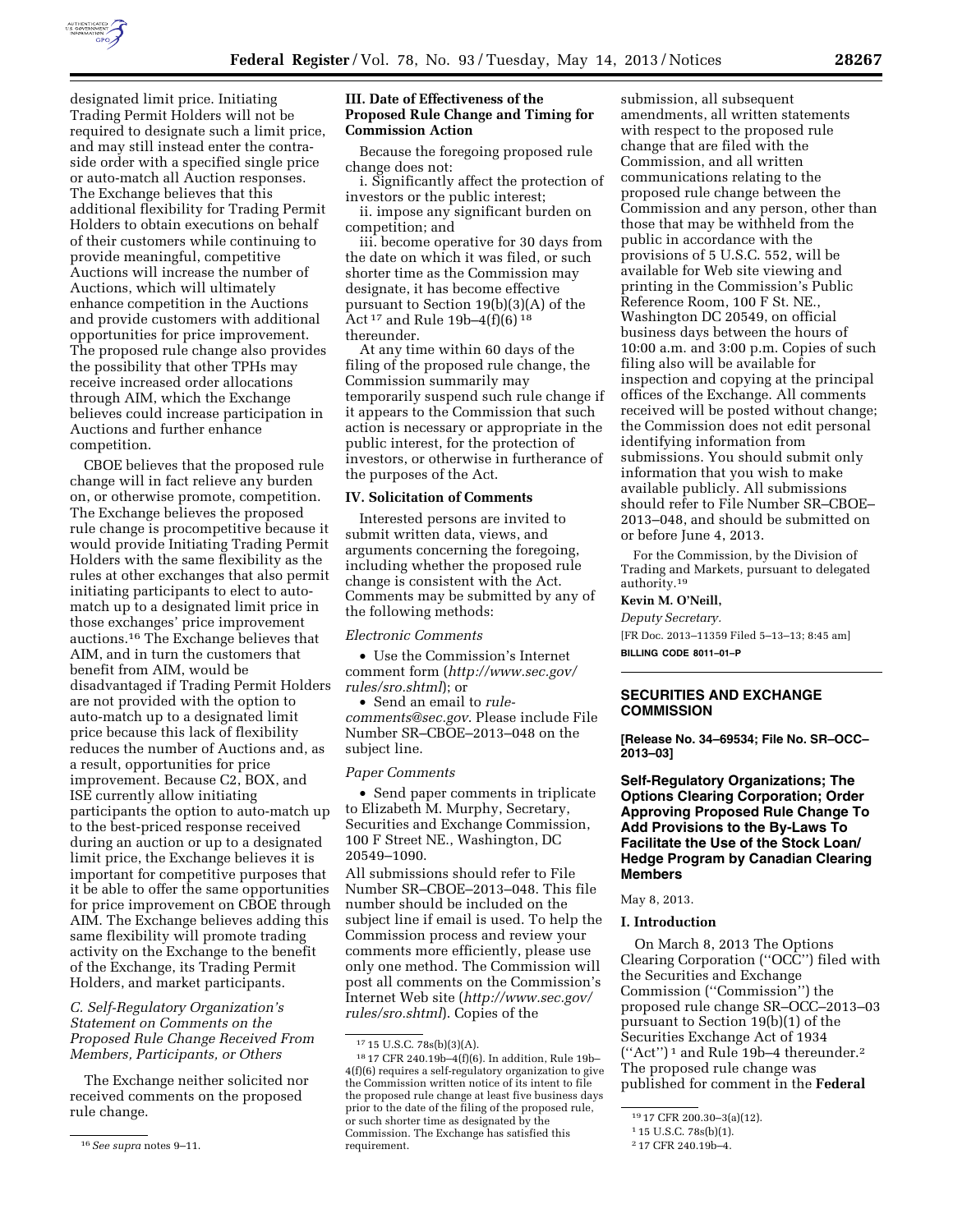**Register** on March 26, 2013.3 The Commission received no comment letters. This order approves the proposed rule change.

# **II. Description of the Proposed Rule Change**

The purpose of the proposed rule change is to add provisions to the By-Laws governing the OCC's Stock Loan/ Hedge Program to facilitate the use of the Stock Loan/Hedge Program by Canadian Clearing Members.

OCC's Stock Loan/Hedge Program is provided for in Article XXI of the By-Laws and Chapter XXII of the Rules, and provides a means for OCC clearing members to submit broker-to-broker stock loan transactions 4 to OCC for clearance.5

Currently, for OCC clearing members to participate in OCC's Stock Loan/ Hedge Program, they must be members of the Depository Trust Company (''DTC'') and maintain accounts to facilitate Delivery Orders (''DOs'') to approved counterparties for stock loan transactions. Canadian Clearing Members (who are otherwise eligible to participate in the Stock Loan/Hedge Program) are not participants of DTC. For purposes of settling transactions in U.S. equity securities, Canadian Clearing Members ordinarily rely on the services of CDS Clearing and Depository Services Inc. ("CDS"),<sup>6</sup> which provides a cross-border service to clear and settle trades with U.S. counterparties.7

4Broker-to-broker transactions are independentlyexecuted stock loan transactions that are negotiated directly between two OCC clearing members.

5Where a stock loan transaction is submitted to, and accepted by, OCC for clearance, OCC substitutes itself as the lender to the borrower and the borrower to the lender, thus serving a function for the stock loan market similar to the one it serves within the listed options market. OCC thereby guarantees the future daily mark-to-market payments between the lending clearing member and borrowing clearing member, which are effected through OCC's cash settlement system, and the return of the loaned stock to the lending clearing member and the collateral to the borrowing clearing member, upon close-out of the stock loan transaction. OCC leverages the infrastructure of the DTC to transfer loaned stock and collateral between OCC clearing members.

6CDS is Canada's national securities depository, processing over 413 million trades annually. One of CDS's services enables its Canadian participants to clear and settle trades (which would include stock loan and borrow transactions) with U.S. counterparties through affiliations with DTC and the National Securities Clearing Corporation (''NSCC''). Under current OCC Rules 901(a) and (g), Canadian Clearing Members are able to effect settlement of deliver/receive obligations arising from exercised or assigned stock options and matured stock futures by appointing CDS to act as their agent through the arrangements with DTC and NSCC.

7OCC is not a party to such cross-border service arrangements.

OCC is amending Interpretation .07 to Section 1 of Article V of the By-Laws to allow participation by Canadian Clearing Members in the Stock Loan/ Hedge Program by permitting them to appoint CDS to act as their agent in effecting DOs for stock loan transactions through DTC under arrangements similar to those used for deliveries under options and futures.8 Upon such an appointment, a sponsored subaccount will be established on behalf of the Canadian Clearing Member in a CDS participant account at DTC, through which the Canadian Clearing Member can obtain access to similar DTC services used by U.S. clearing members who maintain participant accounts at DTC in respect to stock loan transactions. Through their identified sub-accounts within a CDS participant account at DTC, Canadian Clearing Members will be able to effect DOs for stock loan transactions to other DTC participants in the same manner as U.S. clearing members. The cross-border service offered by DTC and CDS will enable Canadian Clearing Members to transfer securities between their accounts held at CDS and the identified sub-accounts carried on their behalf in CDS participant accounts held at DTC to effect DOs for stock loan transactions.

Under the amended Interpretation .07 to Section 1 of Article V of the By-Laws, a Canadian Clearing Member that appoints CDS to act for it in connection with the Stock Loan/Hedge Program will be required to agree with OCC that the clearing member remains responsible to OCC in respect of its stock loan and borrow positions regardless of any non-performance by CDS, that OCC may treat any failure of CDS to complete delivery or payment required to close an open stock loan or borrow position as a failure by such Canadian Clearing Member, thereby triggering OCC's buy-in and sell-out procedures and such other procedures and remedies as are provided under OCC's Rules, including recourse to the collateral deposited by the clearing member. Accordingly, OCC believes that it will have no credit exposure to CDS as the result of a failure by CDS to perform. OCC will seek acknowledgement of CDS and DTC with respect to these arrangements. If, for any reason, CDS ceases to act for one or more Canadian Clearing Members,9 OCC will have authority to require clearing members to close out open stock loan and borrow positions through buy-in and sell-out procedures, or any other procedures provided in the By-Laws or Rules, if necessary.

In order to accommodate the participation by Canadian Clearing Members in the Stock Loan/Hedge Program, OCC will make certain conforming changes to its Non-U.S. Clearing Member Agreement.10 OCC also will make certain technical changes to its Non-U.S. Clearing Member Agreement for clarity and consistency with its U.S. Clearing Member Agreement.

Finally, for ease of reference throughout the proposed addition to Interpretation .07 to Section 1 of Article V of the By-Laws, OCC is amending Section 1 of Article I of the By-Laws to define a Canadian Clearing Member approved to participate in the Stock Loan/Hedge Program as a ''Canadian Hedge Clearing Member.''

## **III. Discussion**

Section  $19(b)(2)(C)$  of the Act<sup>11</sup> directs the Commission to approve a proposed rule change of a selfregulatory organization if it finds that such proposed rule change is consistent with the requirements of the Act and the rules and regulations thereunder applicable to such organization. Section  $17A(b)(3)(F)$  of the Act<sup>12</sup> requires, among other things, that the rules of a clearing agency are designed to promote the prompt and accurate clearance and settlement of securities transactions and foster cooperation and coordination with persons engaged in the clearance and settlement of securities transactions.

By facilitating the inclusion of Canadian Clearing Members in OCC's Stock Loan/Hedge Program, the rule change serves to broaden the scope of OCC clearing members that are able to participate in stock loan transactions and thereby further promotes the prompt and accurate clearance and settlement of stock loan transactions, and also fosters cooperation and coordination with persons engaged in the clearance and settlement of stock loan transactions. The rule change achieves these objectives while also

<sup>3</sup>Securities Exchange Act Release No. 34–69188 (March 20, 2013), 78 FR 18382 (March 26, 2013).

<sup>8</sup>Unlike settlement of deliver/receive obligations in respect of stock options and stock futures, stock loan and borrow transactions do not involve NSCC.

<sup>9</sup>A Canadian Clearing Member will be obligated, under amended Interpretation .07 to Section 1 of Article V of the By-Laws, to promptly notify OCC in writing if it knew or reasonably expected CDS to cease acting on its behalf, or if CDS had ceased

acting on its behalf, with respect to effecting DOs for stock loan and stock borrow transactions.

<sup>10</sup>As part of the application process to become a clearing member of OCC, any non-U.S. applicant must execute a copy of OCC's Non-U.S. Clearing Member Agreement. In the agreement, the applicant makes certain representations with respect to, among other things, the types of transactions it will engage in as a Non-U.S. Clearing Member.

<sup>11</sup> 15 U.S.C. 78s(b)(2)(C).

<sup>12</sup> 15 U.S.C. 78q-1(b)(3)(F).